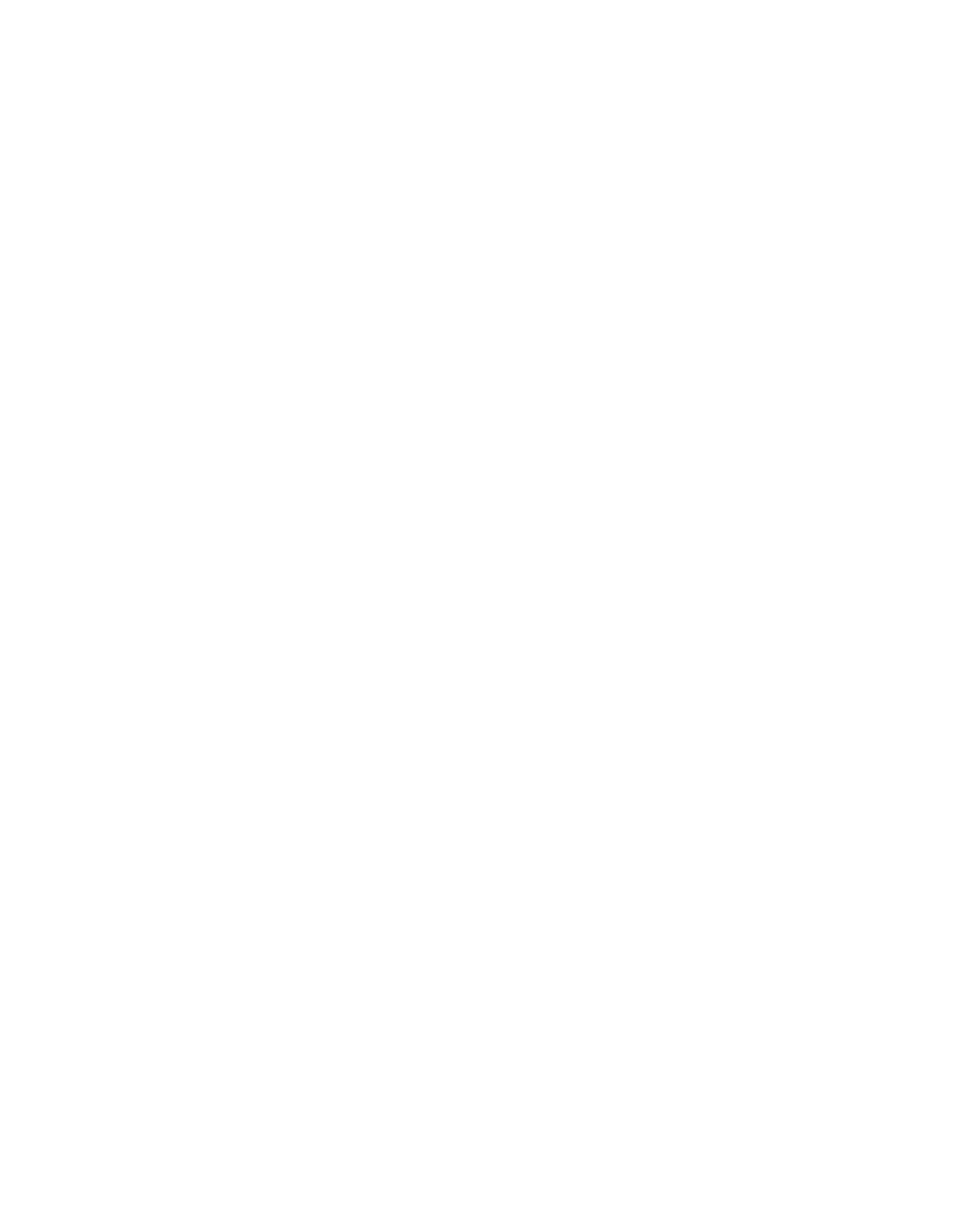# **Table of Contents**

| 1.             | Field Classification and Description of Soil Laboratory Classification  1-1 |  |
|----------------|-----------------------------------------------------------------------------|--|
| 1.1.           |                                                                             |  |
| 1.2.           |                                                                             |  |
| 2.             |                                                                             |  |
| 2.1.           |                                                                             |  |
| 2.2.           |                                                                             |  |
| 3 <sub>1</sub> |                                                                             |  |
| 3.1.           |                                                                             |  |
| 3.2.           |                                                                             |  |
| 3.3.           |                                                                             |  |
| 3.4.           |                                                                             |  |
| 3.5.           |                                                                             |  |
| 3.6.           |                                                                             |  |
| 3.7.           |                                                                             |  |
| 4.             |                                                                             |  |
| 4.1.           |                                                                             |  |
| 4.2.           |                                                                             |  |
| 4.3.           |                                                                             |  |
| 4.4.           |                                                                             |  |
| 5.             |                                                                             |  |
|                |                                                                             |  |
| 5.1.           |                                                                             |  |
| 5.2.           |                                                                             |  |
| 5.3.           |                                                                             |  |
| 5.4.           |                                                                             |  |
| 5.5.           |                                                                             |  |
| 5.6.           |                                                                             |  |
| 5.7.           |                                                                             |  |
| 6.             |                                                                             |  |
| 6.1.           |                                                                             |  |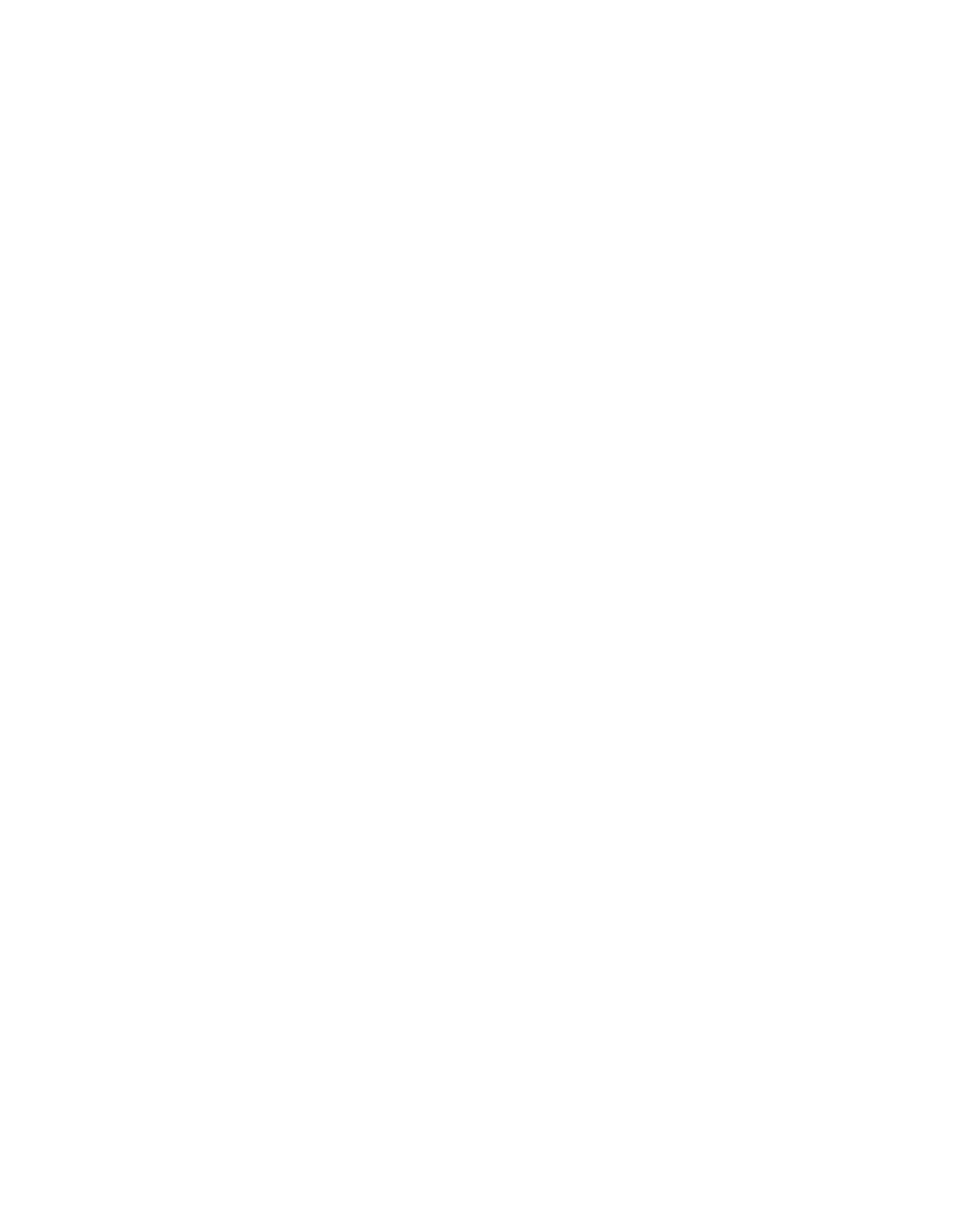# <span id="page-4-0"></span>**Preface**

This *Field Guide for Soil Classification* is one of a series of guidelines that comprise the Alaska Department of Transportation and Public Facilities' (DOT&PF) *Geotechnical Procedures Manual*. This publication is intended to guide Department staff and consultants whose task is to obtain geotechnical data for use on Department projects.

Accurate classification and a detailed, complete field description of earth materials are essential to support design and construction of state facilities. The description and classification includes more than naming the soil – it includes consideration and reporting of the physical characteristics and engineering properties of the material, and ancillary information such as drilling action or presence of contaminants. The depth of detail of this process depends, in part, on the level of complexity of the project and the nature of the facility. However, the field geologist should always describe the soil as completely as possible.

Consistent adherence to standard terminology and procedures is important so that the geologists, engineers, designers, construction staff, and contractors throughout the design and construction process all have the same understanding of the earth materials used or affected by our projects. Note that interpretive information about materials should be reported separately from the factual classification and descriptive information. The factual data are reported on logs of test holes/test pits, in summary sheets, and in tables or other summary formats in the text of a geotechnical report. Interpretive commentary about the factual data should be clearly identified as such.

This guide contains numerous references to manuals and test methods. The guide refers to both "authoritative" and "advisory" references. Authoritative references may include American Society for Testing and Materials (ASTM) or American Association of State Highway Transportation Officials (AASHTO) standards or test methods or the Department's publications. Advisory references may include text books, FHWA guidance manuals and guides or manuals from other state DOTs. The reference list below is divided into authoritative and advisory references.

In some cases, we have excerpted, summarized, or copied text, charts, and tables into this guide. Unless otherwise noted, the original reference defines the appropriate action. The excerpts, summaries, and modified charts and graphs are presented for illustrative purposes.

#### **Authoritative References**

- AASHTO (1988), *Manual on Subsurface Investigation*
- AASHTO (1978), *Manual on Foundation Investigations*
- Alaska Department of Transportation and Public Facilities (1993), *Engineering Geology & Geotechnical Exploration Procedures Manual*
- ASTM Standard Practice D 2487-00 (2000)*, Standard Practice for Classification of Soils for Engineering Purposes (Unified Soil Classification System)*

#### **Advisory References**

- California Department of Transportation (1996), *Soil & Rock Logging Classification Manual (Field Guide)*
- Federal Highway Administration (2002), *Evaluation of Soil and Rock Properties*, Geotechnical Engineering Circular No. 5, FHWA-IF-02-034
- Hunt, Roy E. (1984) *Geotechnical Engineering Investigation Manual*
- Oregon Department of Transportation (1987), *Soil and Rock Classification Manual*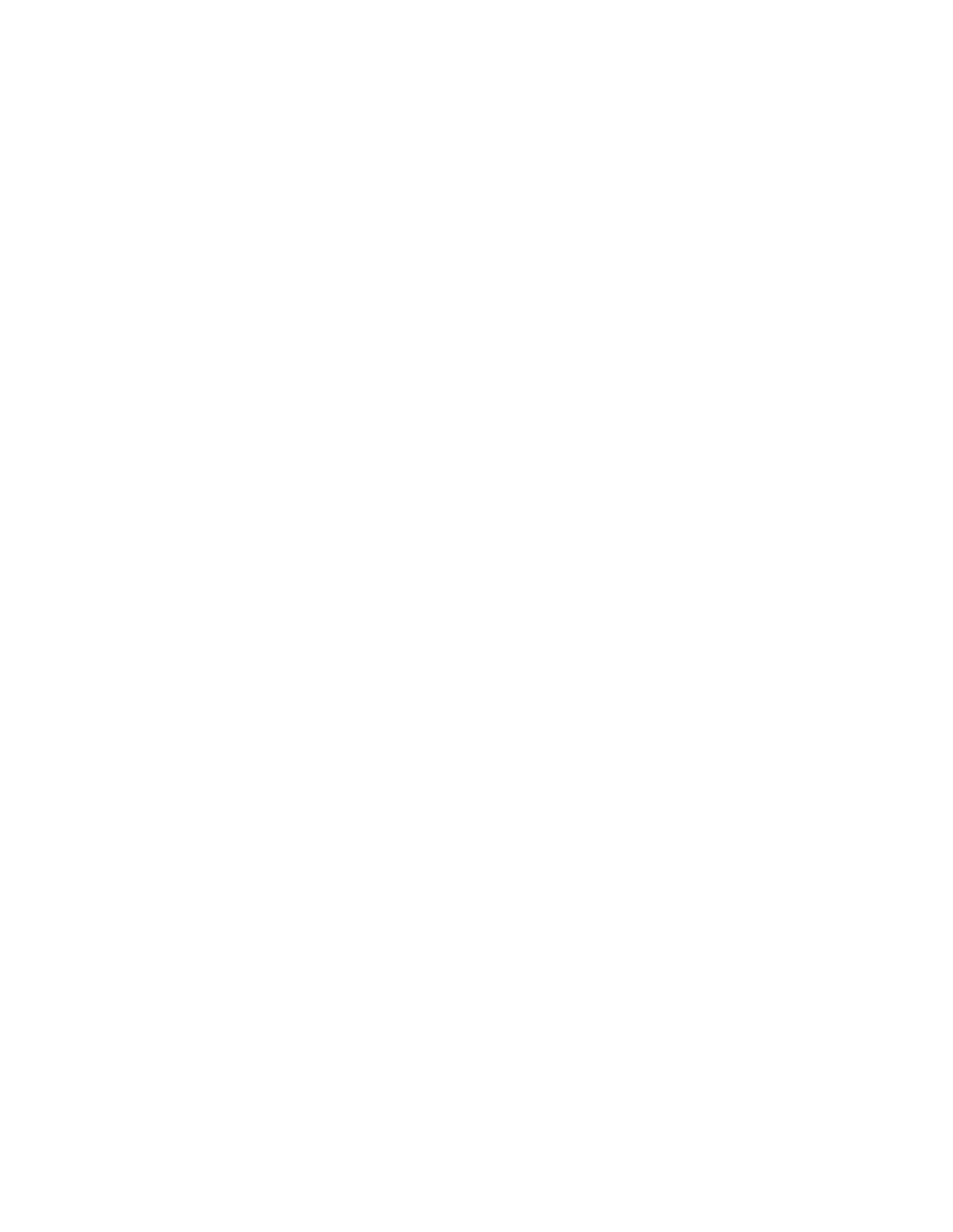### <span id="page-6-0"></span>**1. Field Classification and Description of Soil Laboratory Classification**

1.1. Introduction

1.2. Field Classification

#### **1.1. Introduction**

The Unified Soil Classification System (USCS; ASTM D2487 and D2488) is used to name and describe soils. The ASTM classification method "Classification of Soils for Engineering Purposes (Unified Soil Classification System)" (ASTM Method D2487) is a laboratory test-based classification system. Use the Standard D2487 procedure to confirm field soil classifications and clarify borderline or difficult-to-determine classifications. After the field work is completed, the geologist prepares a sample testing protocol tailored to the project for testing selected samples. The laboratory determines the soil classifications under ASTM D2487. The geologist summarizes the sample test results and classifications and integrates the results of the laboratory testing, the soil descriptions in the field logs, drilling notes, geologic mapping observations, and other pertinent information to arrive at a final soil group name, soil group symbol, and any additional description.

#### **1.2. Field Classification**

Field classification of soil follows the ASTM "Standard Practice for Description and Identification of Soils (Visual-Manual Procedure)" (ASTM Method D2488). The field procedure for classification is based on the size and distribution of soil particles and the properties of the fine-grained portion of the soil. ASTM D 2488 is used principally in the field, or where there is an absence of laboratory data. This procedure uses visual observations of the soil with simple manual tests to estimate the size and distribution of the coarse-grained fraction of the soil and to indicate the plasticity of the fine-grained fraction of the soil. The resulting soil group names (such as "sandy silt with gravel" or "poorly graded gravel with silt") and group symbols (such as "ML," "GP-GM") are entered into the field logs.

The best way to learn how to describe and classify soil is to carefully study the description and classification procedures, and then spend time in the field learning from a more experienced geologist. The inexperienced field geologist should repeatedly and systematically compare field classifications of various soil types to laboratory results until becoming familiar with the visual and manual characteristics that denote the common soil types, and achieve an acceptable level of competence.

The field description and classification of soil is based on the size and distribution of coarse-grained particles and on the behavior of fine-grained particles. Definitions of the various soil constituents follow in Table 1-1.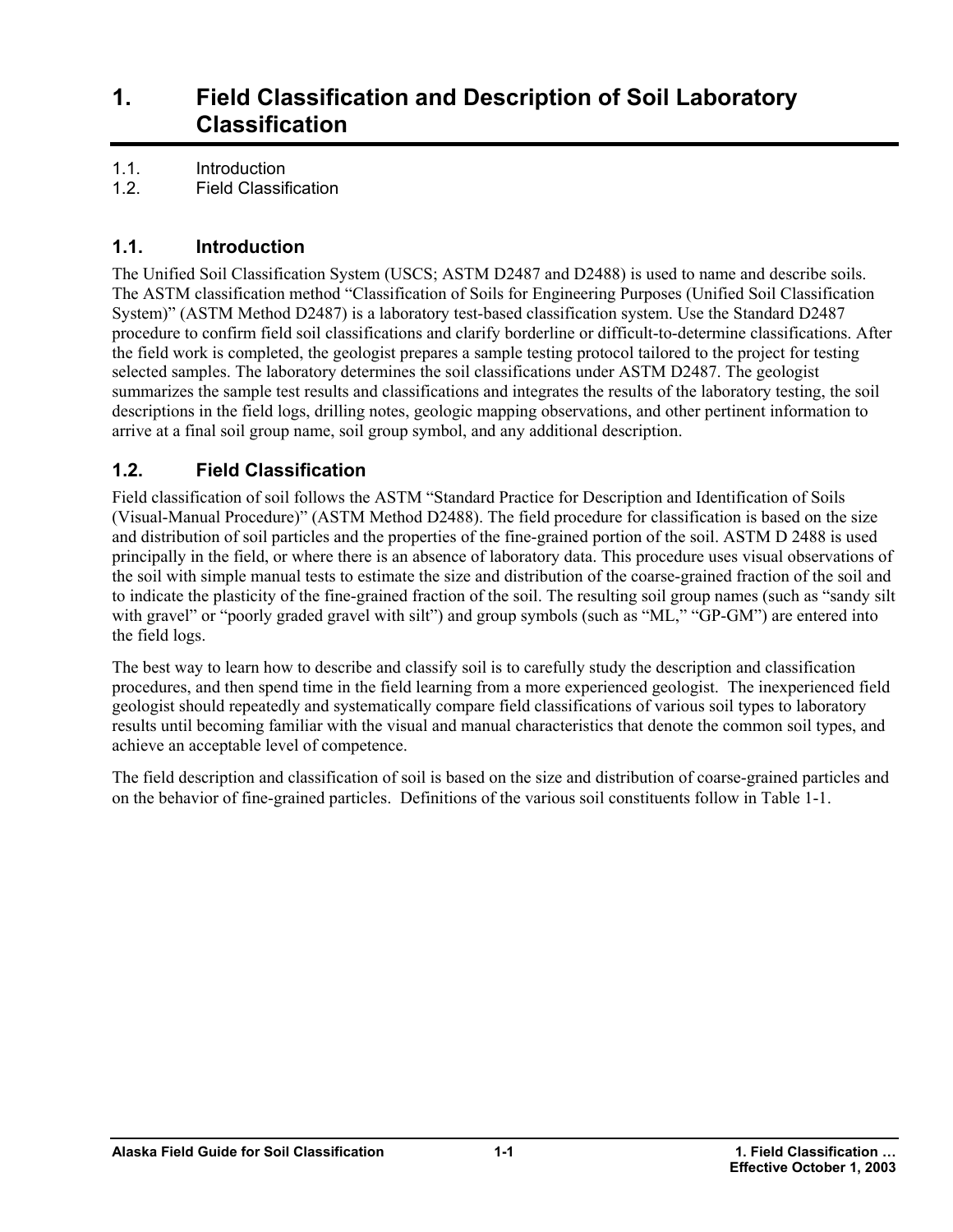#### **Table 1-1 Definition of Soil Constituents**

| <b>Boulders</b> | Particles of rock that are retained on a 12-inch square opening.                                                                                                |
|-----------------|-----------------------------------------------------------------------------------------------------------------------------------------------------------------|
| Cobbles         | Particles of rock that pass a 12-inch square opening, but are retained on a 3-inch square<br>opening.                                                           |
| Gravel          | Particles of rock that pass a 3-inch square opening and are retained on a No. 4 sieve.<br>USCS Class GP or GW.                                                  |
| Sand            | Particles of rock that pass a No. 4 sieve and are retained on a No. 200 sieve. USCS Class<br>SM or SP.                                                          |
| Silt            | Soil passing a No. 200 sieve that exhibits little or no plasticity and has little or no strength<br>when air dry. USCS Class ML or MH.                          |
| Clay            | Soil passing a No. 200 sieve that exhibits plasticity within a range of water contents and<br>that has considerable strength when air dry. USCS Class CL or CH. |
| Organic         | A soil containing sufficient organic material to influence the soil properties. ASTM Class                                                                      |
| Soil            | $OL$ or $OH$ .                                                                                                                                                  |
| Peat            | A soil composed primarily of vegetable matter in various stages of decomposition that                                                                           |
|                 | usually has a pronounced organic odor, a dark brown or black color, a spongy                                                                                    |
|                 | consistency, and a texture ranging from fibrous to amorphous. ASTM Class PT.                                                                                    |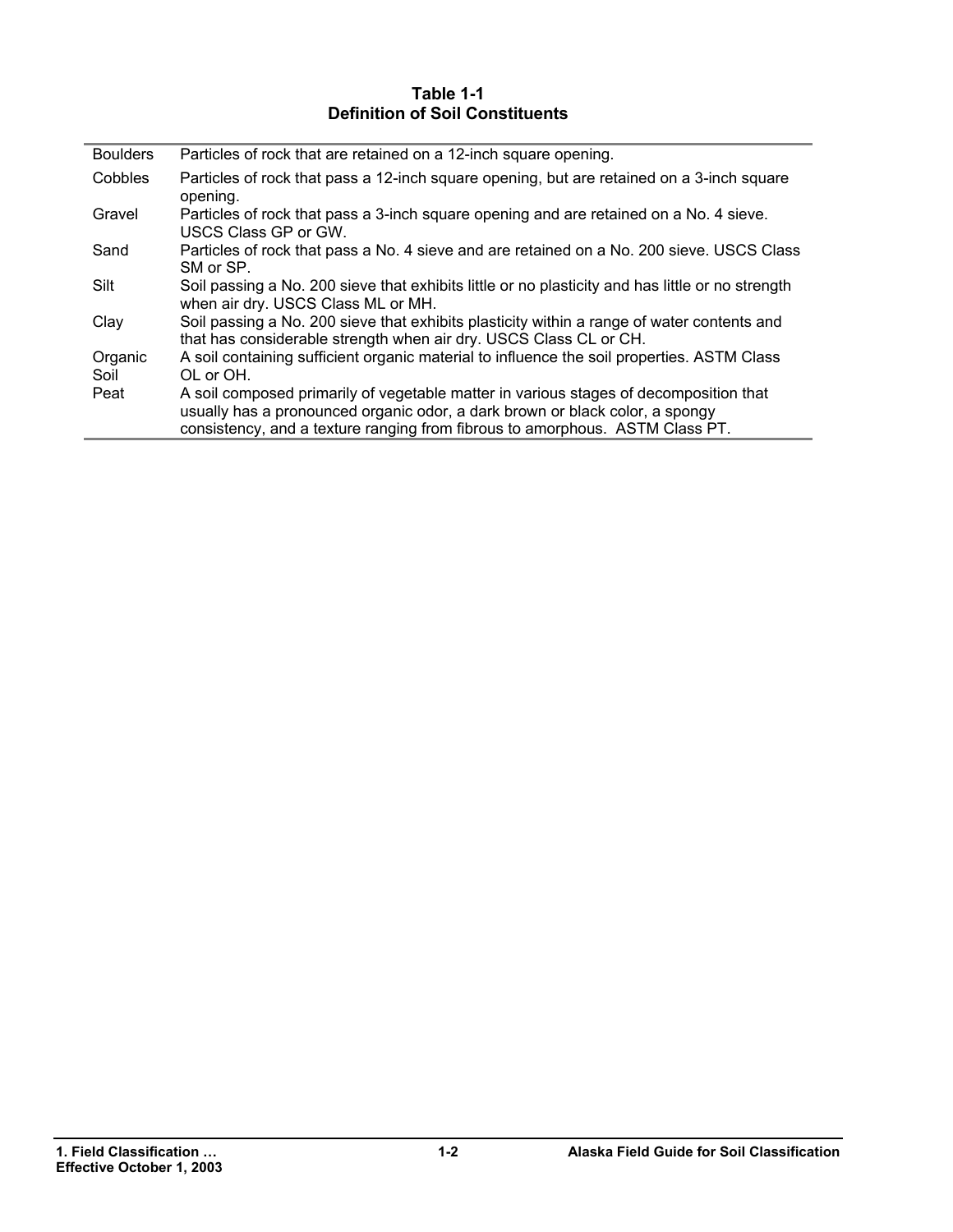# <span id="page-8-0"></span>**2. Field Procedures**

2.1. Introduction

2.2. Applying Group Names/Group Symbols

#### **2.1. Introduction**

Use the field procedures below to describe the soil characteristics in Table 2-1. A geologist who is experienced with identification and familiar with the visual-manual process and laboratory testing procedures can often make accurate field classifications with a minimum of field tests, based on experience. It is not necessary for an experienced field geologist to use each visual-manual test with each soil description. Generalized experience with soil types in the vicinity and specific project experience as the field program progresses may allow rapid identification of similar soil types without thorough field-testing.

Soils that appear similar may be grouped together by testing one sample and applying the results to several similar samples. The visual-manual procedure allows description of a large number of soil samples without running expensive laboratory tests on each. However, it is important for the field geologist to take abundant samples, even if the samples are not tested. The field geologist reexamines the samples after the laboratory test data are available, and other geologists, the geotechnical engineer, or the foundation engineer may also examine them.

Confirmation of the field classifications may require only a few laboratory tests where the soil horizons are relatively uniform and simple. In more difficult situations with numerous soil types and complex soil conditions, much more laboratory testing may be required. Less experienced geologists should request ample laboratory tests until they become experienced enough to make accurate field classifications.

| <b>Characteristic</b>                      | <b>Test Method or Reference</b>                              |
|--------------------------------------------|--------------------------------------------------------------|
| Soil name/group name                       | ASTM D2488                                                   |
| Group symbol                               | ASTM D2488                                                   |
| Coarse-grained soils: Particle             | ASTM D2488                                                   |
| Size/shape/angularity/gradation            | DOT&PF cobble/boulder procedure (See page 15)                |
| Fine-grained soils: consistency, dry       | ASTM D2488 - Tables 5, 9, 10, 11 & 12.                       |
| strength, dilatancy, toughness, plasticity |                                                              |
| Organic soil/peat name                     | FHWA Geotechnical Engineering Circular No. 5, Section        |
|                                            | 7.4, ASTM D2974                                              |
| Color                                      | Use simple color scheme. Use of color charts such as         |
|                                            | Munsell Color System is optional.                            |
| Odor                                       | If organic or other condition is noticeable or unusual       |
| Moisture condition                         | Table 3: ASTM D2488                                          |
| Reaction to hydrochloric acid              | If calcium carbonate soil suspected (Table 4 - ASTM          |
|                                            | D2488)                                                       |
| Cementation                                | Table 6: ASTM D2488                                          |
| Structure of intact soil specimen          | Table 7: ASTM D2488                                          |
| Density/consistency                        | Based on Standard Penetration Test blow counts               |
| Description of frozen soil                 | ASTM D4083, Department Chart: Description and                |
|                                            | <b>Classification of Frozen Soils</b>                        |
| Other characteristics or information       | Unit weight, sensitivity, hardness of particles, presence of |
|                                            | contaminants, formation names, staining, etc.                |
| Drilling characteristics                   | Heaving, sloughing or caving, bouncing, grinding, drilling   |
|                                            | speed, etc.                                                  |

#### **Table 2-1 Descriptive Soil Characteristics**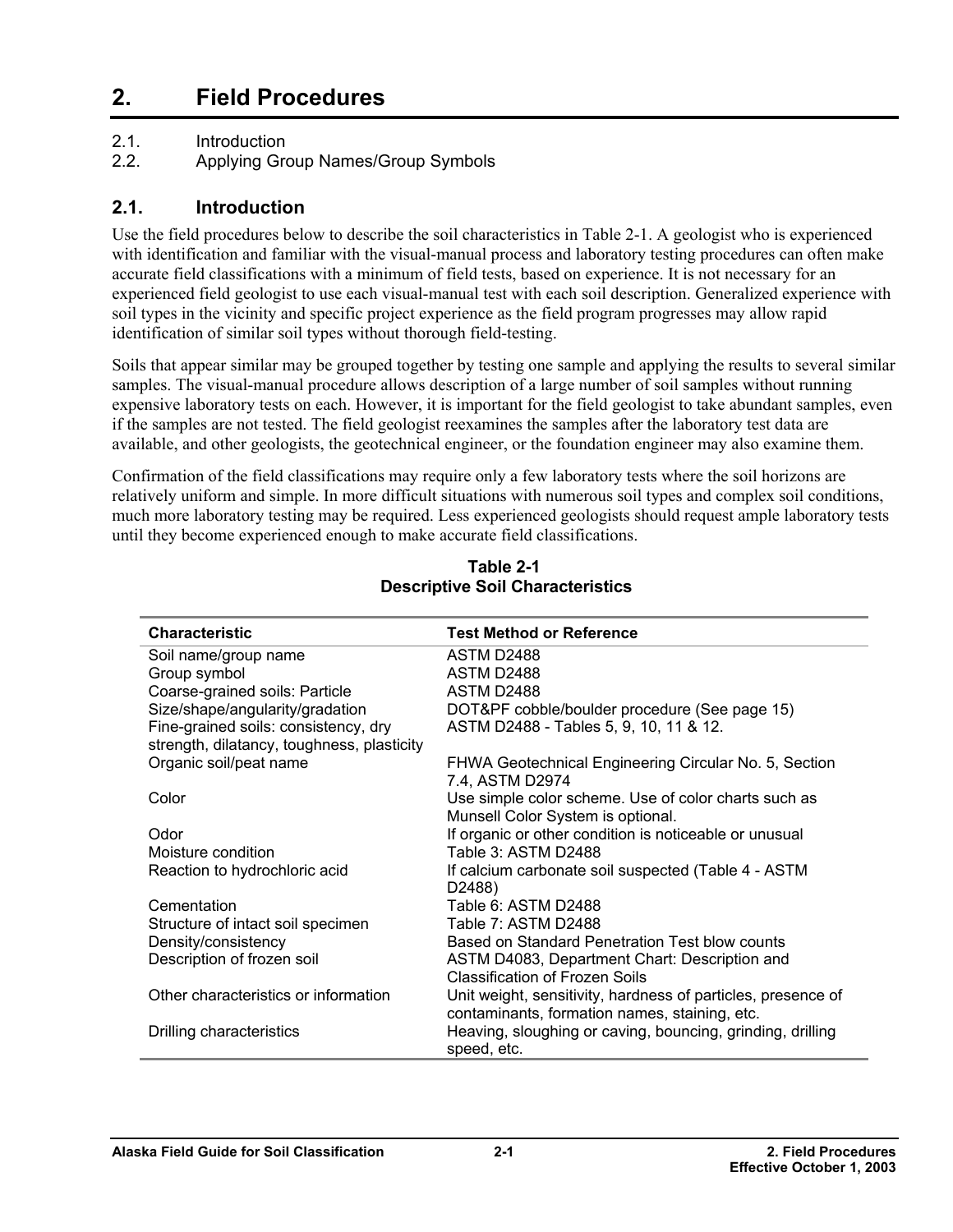#### <span id="page-9-0"></span>**2.2. Applying Group Names/Group Symbols**

The first step in describing soil under the visual-manual method is to determine whether the soil is fine-grained, coarse-grained, or organic by visually estimating the percentage of gravel, sand, fines, and organic matter. Soils with more than 50 percent gravel or sand are coarse-grained. Soils with more than 50 percent fines are finegrained. Soil with a notable presence of organic matter should be identified and described under separate procedures set out below. Laboratory tests for soils containing organic material may yield misleading results, particularly if the organic fraction is not recognized in the initial description.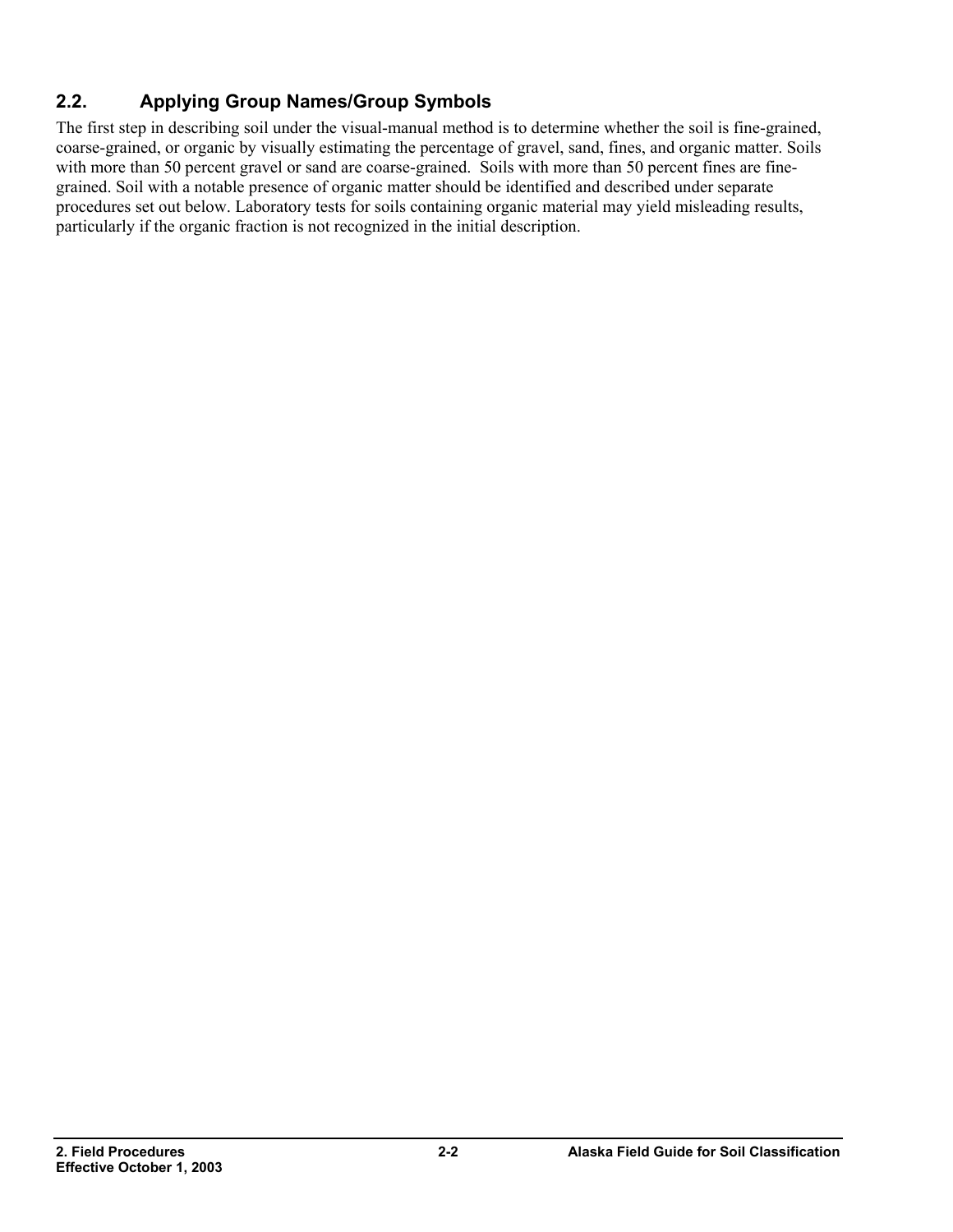## <span id="page-10-0"></span>**3. Field Description of Fine-Grained Soils**

- 3.1. Introduction
- 3.2. Consistency
- 3.3. Dry Strength
- 3.4. Dilatancy
- 3.5. Toughness
- 3.6. Plasticity
- 3.7. Fine-Grained Soil Name

#### **3.1. Introduction**

For fine-grained soils, perform the visual manual field procedures described in ASTM D2488 for consistency, dry strength, dilatancy, toughness, and plasticity, and assess the presence or absence of organics, as outlined below. Use Figure 3-1 (ASTM D2488 - Figure 1a and 1b) to assist in assigning group names and symbols for finegrained soils.

#### **Figure 3-1 Flow Chart for Identifying Fine-Grained Soil (after ASTM D2488: Figure 1a and 1b)**

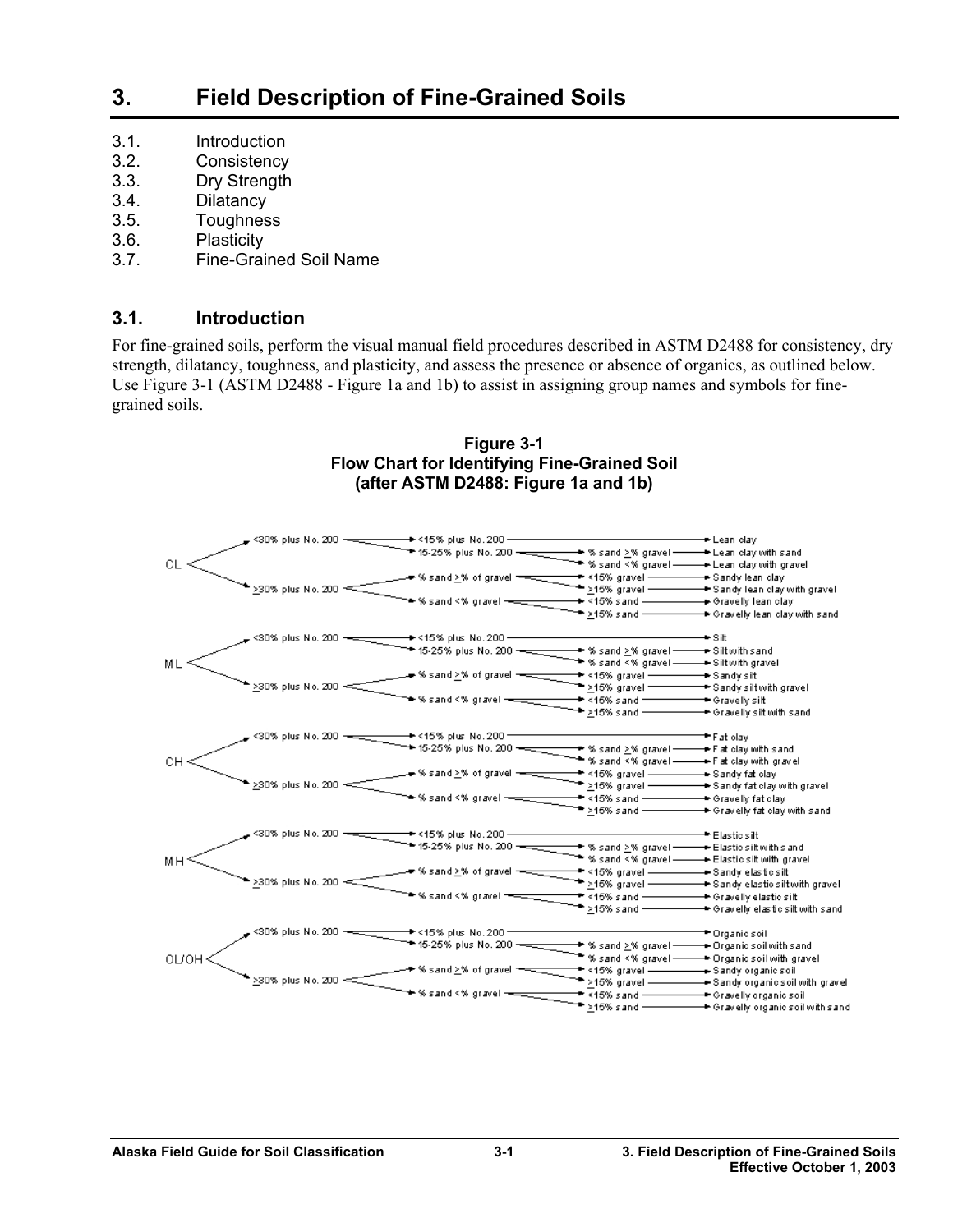#### <span id="page-11-0"></span>**3.2. Consistency**

Use this test for intact samples of fine-grained, cohesive soil. For soil with significant amounts of gravel, this test is inappropriate. Consistency is an indicator of shear strength. Field tests using a Torvane or Pocket Penetrometer may also be done to aid in this description. When run on SPT samples, these tests produce approximations of strength criteria. Where shear strength is important, the field geologist should collect undisturbed samples using thin wall tube sampling methods. The geotechnical engineer can then schedule a testing program.

**Table 3-1 Criteria for Describing Consistency (ASTM D 2488 Table 5)** 

| <b>Description</b> | Criteria                                                    |
|--------------------|-------------------------------------------------------------|
| Very soft          | Thumb will penetrate soil more than 1 inch.                 |
| Soft               | Thumb will penetrate soil about 1 inch.                     |
| Firm               | Thumb will indent soil about 1/4 inch.                      |
| Hard               | Thumb will not indent soil. Thumbnail readily indents soil. |
| Very hard          | Thumbnail will not indent soil.                             |

#### **3.3. Dry Strength**

Dry strength of fine-grained soil can be related to soil type. It may be necessary to dry a sample of the soil on a heat source, such as an engine exhaust manifold.

#### **Table 3-2 Criteria for Describing Dry Strength ((ASTM D 2488 Table 8)**

| <b>Description</b> | Criteria                                                                                                                        |
|--------------------|---------------------------------------------------------------------------------------------------------------------------------|
| None               | The dry specimen crumbles into powder with mere pressure of<br>handling.                                                        |
| Low                | The dry specimen crumbles into powder with some finger<br>pressure.                                                             |
| Medium             | The dry specimen breaks into pieces or crumbles with<br>considerable finger pressure.                                           |
| High               | The dry specimen cannot be broken with finger pressure.<br>Specimen will break into pieces between thumb and a hard<br>surface. |
| Very high          | The dry specimen cannot be broken between the thumb and a<br>hard surface.                                                      |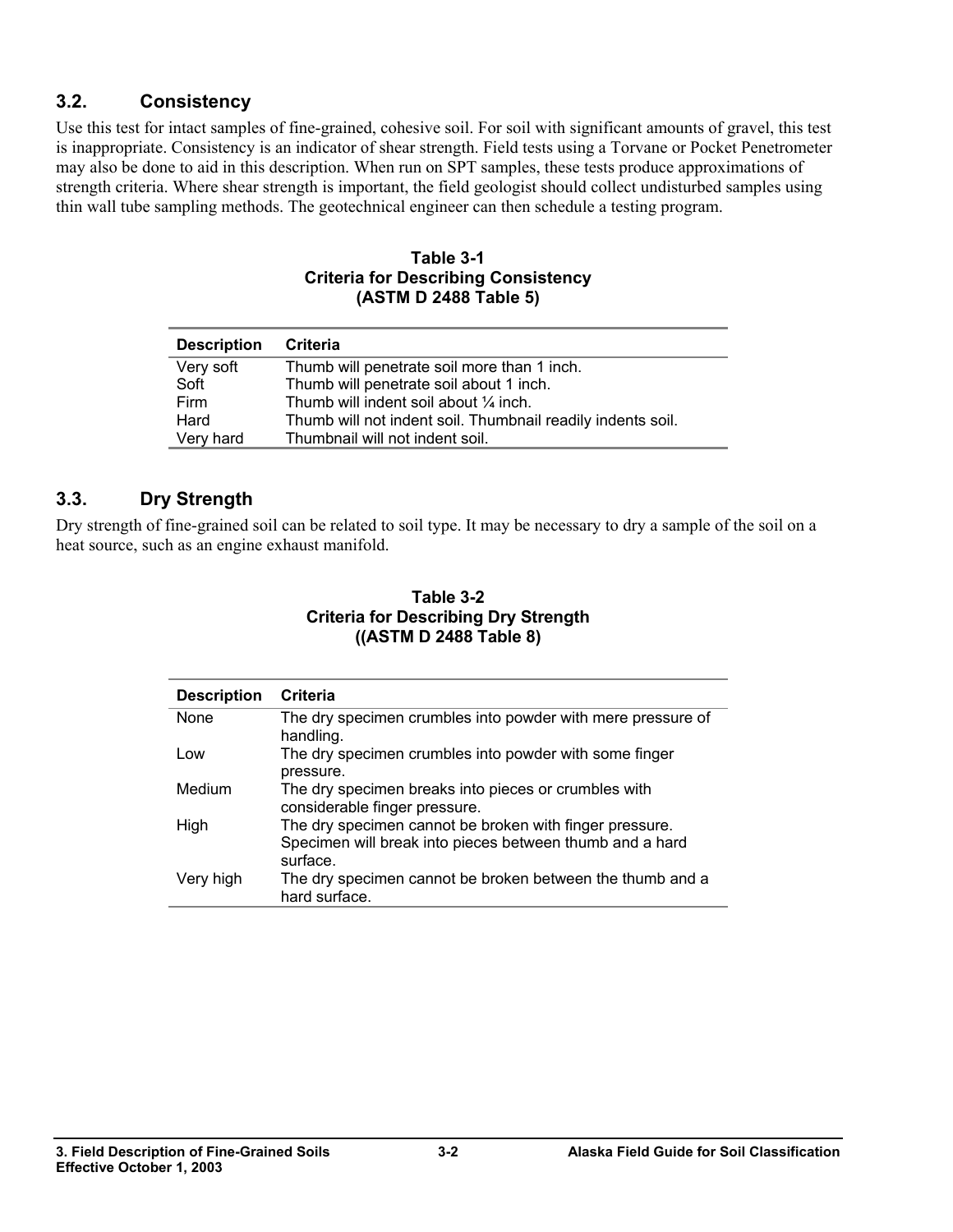#### <span id="page-12-0"></span>**3.4. Dilatancy**

Dilatancy is a soil's reaction to shaking and indicates the characteristics of the movement of water in the soil voids. Form a small moist sample in the palm of the hand and strike the hand sharply against the other hand several times. Note the reaction of water appearing on the surface. Then, squeeze the sample and observe the characteristics of the water disappearing from the surface of the sample.

#### **Table 3-3 Criteria for Describing Dilatancy (ASTM D 2488 Table 9)**

| <b>Description</b> | <b>Criteria</b>                                                                                                             |
|--------------------|-----------------------------------------------------------------------------------------------------------------------------|
| None               | There is no visible change in the specimen.                                                                                 |
| Slow               | Water appears slowly on the surface of the specimen during<br>shaking and does not disappear or disappears slowly upon      |
| Rapid              | squeezing.<br>Water appears quickly on the surface of the specimen during<br>shaking and disappears quickly upon squeezing. |

#### **3.5. Toughness**

Toughness is a measure of the soil's plasticity in its plastic state. After completing the dilatancy test, shape the specimen into an elongated pat or lump and roll out to a thread of about 1/8" diameter. Remold the soil and roll it out to 1/8" repeatedly until the thread crumbles at about 1/8" in diameter. At this point, note the pressure required to roll out the thread, the strength of the thread, and the toughness of the soil as it is kneaded together to form a pat or lump.

#### **Table 3-4 Criteria for Describing Toughness (ASTM D 2488 Table 10)**

| <b>Description</b> | Criteria                                                                                                                                                                                                  |
|--------------------|-----------------------------------------------------------------------------------------------------------------------------------------------------------------------------------------------------------|
| Low                | Only slight pressure is required to roll the thread near the<br>plastic limit (the moisture content at which a rolled-out thread<br>crumbles at 1/8" diameter). The thread and lump are weak and<br>soft. |
| Medium             | Medium pressure is required to roll the thread to knead the<br>plastic limit. The thread and lump have medium stiffness.                                                                                  |
| High               | Considerable pressure is required to roll the thread to knead<br>the plastic limit. The thread and the lump have very high<br>stiffness.                                                                  |

Table 3-5 provides a summary of soil types versus characteristics to assist the geologist in describing and identifying fine-grained soil types.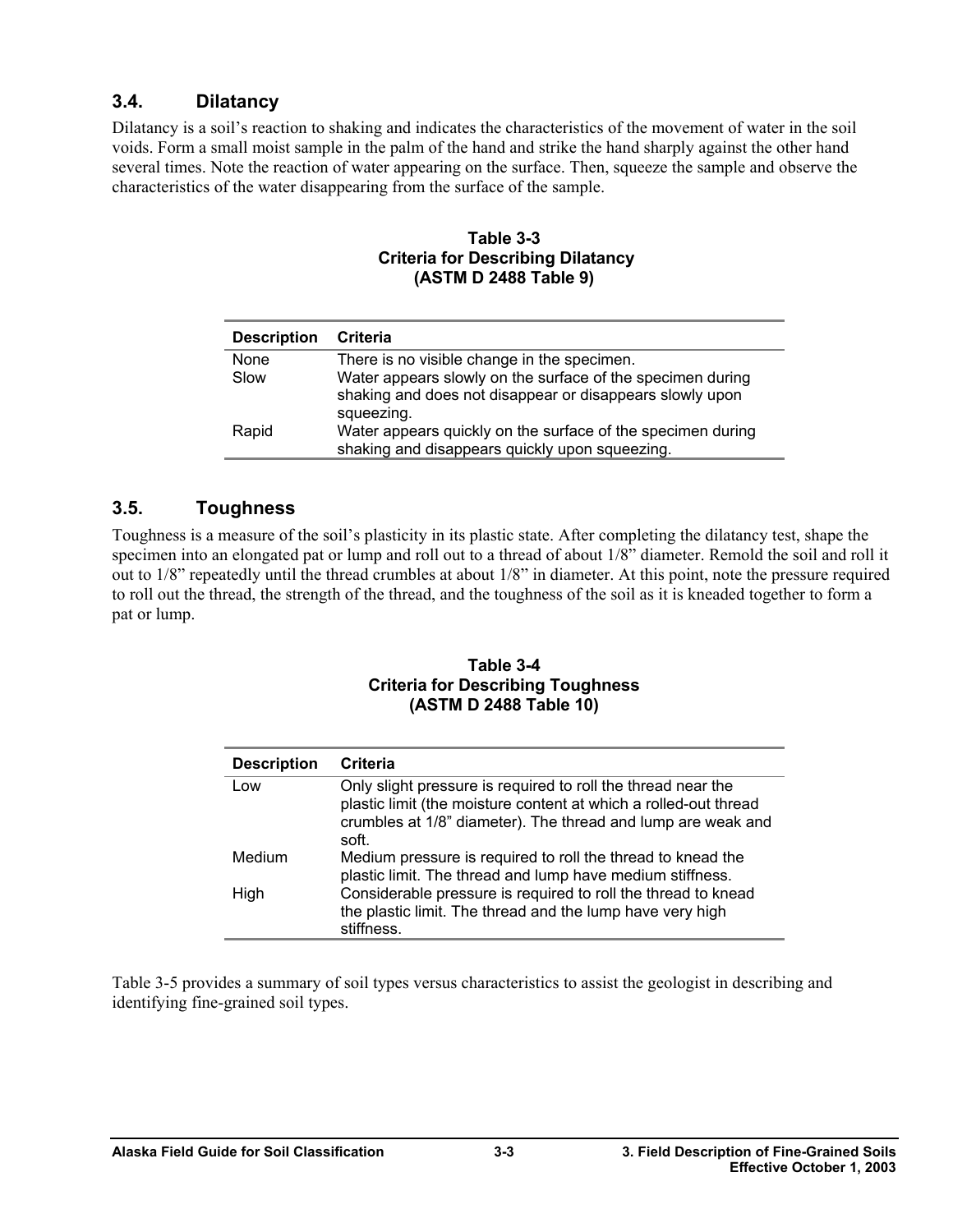#### <span id="page-13-0"></span>**3.6. Plasticity**

The plasticity of a soil is an important indicator of characteristics of cohesive soils.

#### **Table 3-5 Criteria for Describing Plasticity (ASTM D 2488 Table 11)**

| <b>Description</b> | Criteria                                                                                                                                                                                                                                     |
|--------------------|----------------------------------------------------------------------------------------------------------------------------------------------------------------------------------------------------------------------------------------------|
| Nonplastic         | A 1/8" thread cannot be rolled at any water content.                                                                                                                                                                                         |
| Low                | The thread can barely be rolled and the lump cannot be formed<br>when drier than the plastic limit (the moisture content at which a<br>rolled-out thread crumbles at 1/8" diameter).                                                         |
| Medium             | The thread is easy to roll and not much time is required to<br>reach the plastic limit. The thread cannot be re-rolled after<br>reaching the plastic limit. The lump crumbles when drier than<br>the plastic limit.                          |
| High               | It takes considerable time rolling and kneading to reach the<br>plastic limit. The thread can be re-rolled several times after<br>reaching the plastic limit. The lump can be formed without<br>crumbling when drier than the plastic limit. |

#### **3.7. Fine-Grained Soil Name**

Once you have assessed the characteristics described above, use Table 3-6 below and Chart 3-1 above to determine the soil name. Add descriptors for consistency (Table 3-1 above), color, moisture content, etc., to the root soil name.

#### **Table 3-6 Identification of Inorganic Fine-Grained Soils From Manual Tests (ASTM D 2488: Table 12)**

| Soil<br>Symbol        | <b>Dry Strength</b>                                  | <b>Dilatancy</b>                     | <b>Toughness</b>                  | <b>Plasticity</b>               |
|-----------------------|------------------------------------------------------|--------------------------------------|-----------------------------------|---------------------------------|
| ML                    | None to low                                          | Slow to rapid                        | Low or thread cannot be<br>formed | Low or non-<br>plastic          |
| CL<br>MН<br><b>CH</b> | Medium to high<br>Low to medium<br>High to very high | None to slow<br>None to slow<br>None | Medium<br>Low to medium<br>High   | Medium<br>Low to medium<br>High |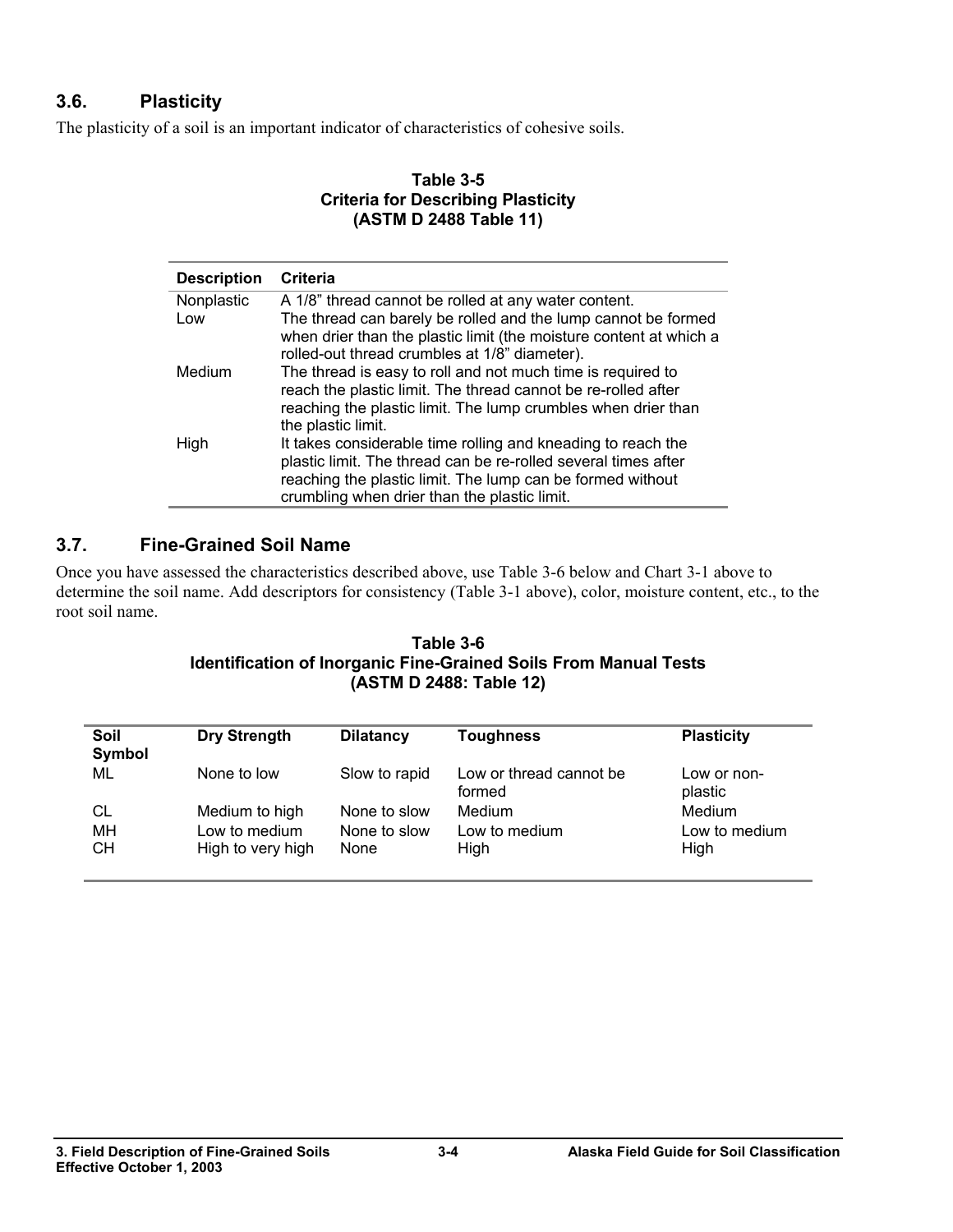# <span id="page-14-0"></span>**4. Field Description of Coarse-Grained Soils**

- 4.1. Introduction
- 4.2. Particle Characteristics of Coarse Fraction
- 4.3. Cobbles and Boulders
- 4.4. DOT&PF Cobble and Boulder Percentage Determination Procedure

#### **4.1. Introduction**

Field identification of soil that contains less than 50 percent fines (silt and clay) is made on the basis of the estimated percentage of soil constituents. If there is more sand than gravel, the soil is classified as sand. The percentage and characteristics of fines contained in coarse-grained soil also plays a role in the soil name. If there is more than 15 percent passing the No. 200 screen (P200), the soil is sand or gravel "with fines." Assess the characteristics of the fines to determine whether the soil should include a modifier "clayey" or "silty." Dual identifications are also included depending on the particular soil characteristics. Use Chart 4-1 below to determine the soil group name and group symbol.



**Chart 4-1 Identifying Coarse-Grained Soil (after ASTM D2488: Figure 2)** 

If the soil has less than 5 percent fines, the soil is called "clean" sand or gravel. The field geologist makes a field evaluation of grading characteristics, then later confirms the grading assessments based on laboratory test results. If the soil contains a wide range of particle sizes, it is called "well-graded." Soil that has a narrow range of grain sizes is "poorly-graded." Soil consisting predominantly of one size particle is "uniformly-graded." Soil missing some intermediates particle sizes is "gap-graded." The soil laboratory determines grading characteristics by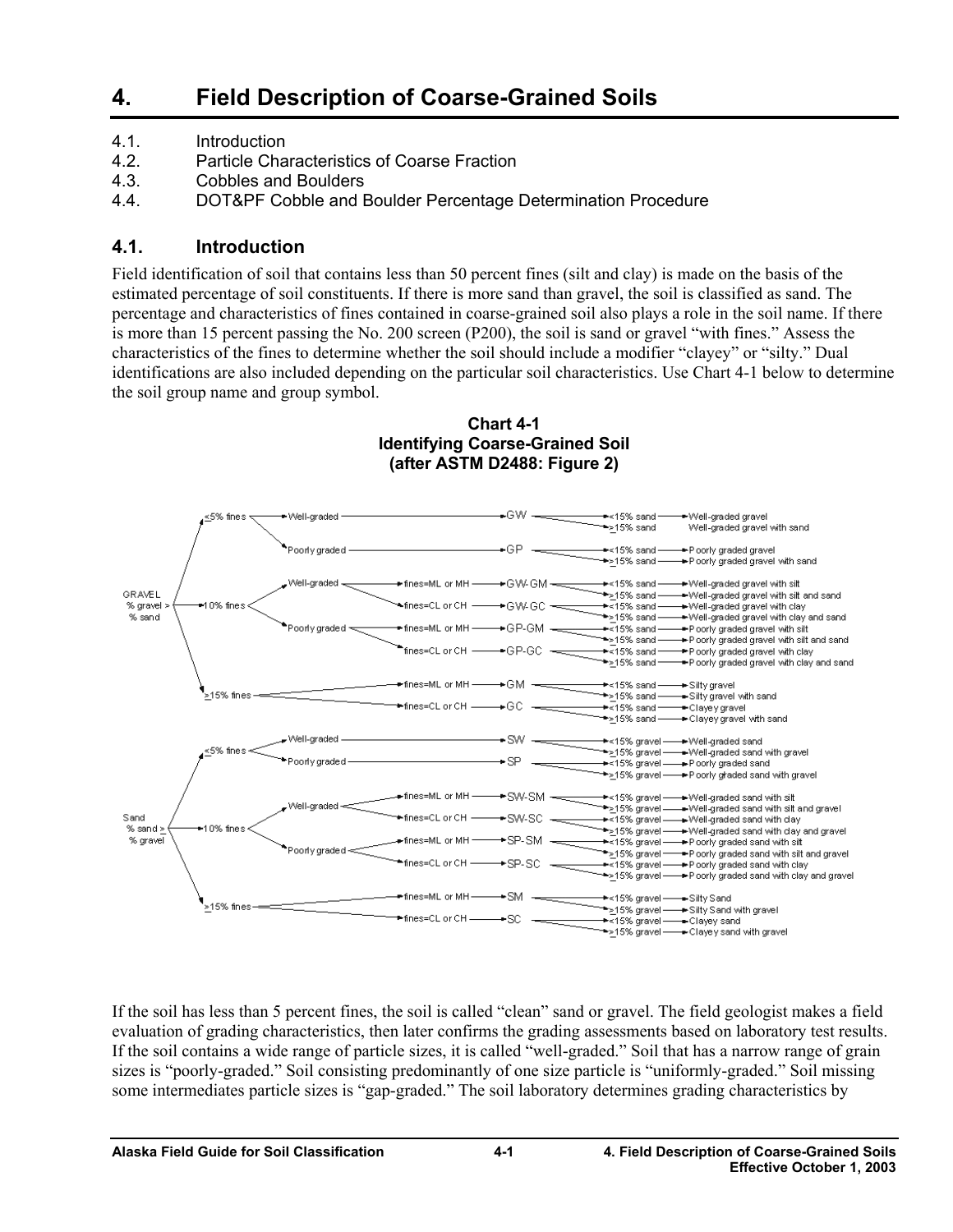<span id="page-15-0"></span>computing coefficients of uniformity and curvature to determine under ASTM Method D 2487. See Figure 4-1 below. The laboratory results are used to confirm the field geologist's assessment of grading.



**Figure 4-1 (after ODOT Soil and Rock Classification Manual)** 

#### **4.2. Particle Characteristics of Coarse Fraction**

The coarse fraction of the soil (greater than No. 200 sieve size) is described by observing the size, shape, and distribution of the particles. Table 4-1 (ASTM D 2488 Table 1) provides criteria for describing the angularity of particles. Figure 4-2 (Angularity) gives a visual means of identifying the various categories. Table 4-2 (ASTM D 2488 Table 2) and Figure 4-3 (Flat and Elongated Criteria), provide particle shape descriptions and criteria. A Department method for determining the percentage of cobbles and boulders is also described. Finally, the geologist must make observations of the grading characteristics of the soil to determine whether it is well graded or poorly graded.

#### **Table 4-1 Criteria for Describing Angularity of Coarse-Grained Particles (ASTM D2488: Table 1)**

| <b>Description</b> | <b>Criteria</b>                                                                                 |
|--------------------|-------------------------------------------------------------------------------------------------|
| Angular            | Particles have sharp edges and relatively plane sides with<br>unpolished surfaces.              |
| Subangular         | Particles are similar to angular description but have rounded<br>edges and unpolished surfaces. |
| Subrounded         | Particles have nearly plane sides but have well-rounded<br>corners and edges.                   |
| Rounded            | Particles have smooth curved sides and edges.                                                   |

The photo in Figure 4-2 shows a variety of gravel size particles, demonstrating the sometimes subtle distinctions between angularity classifications.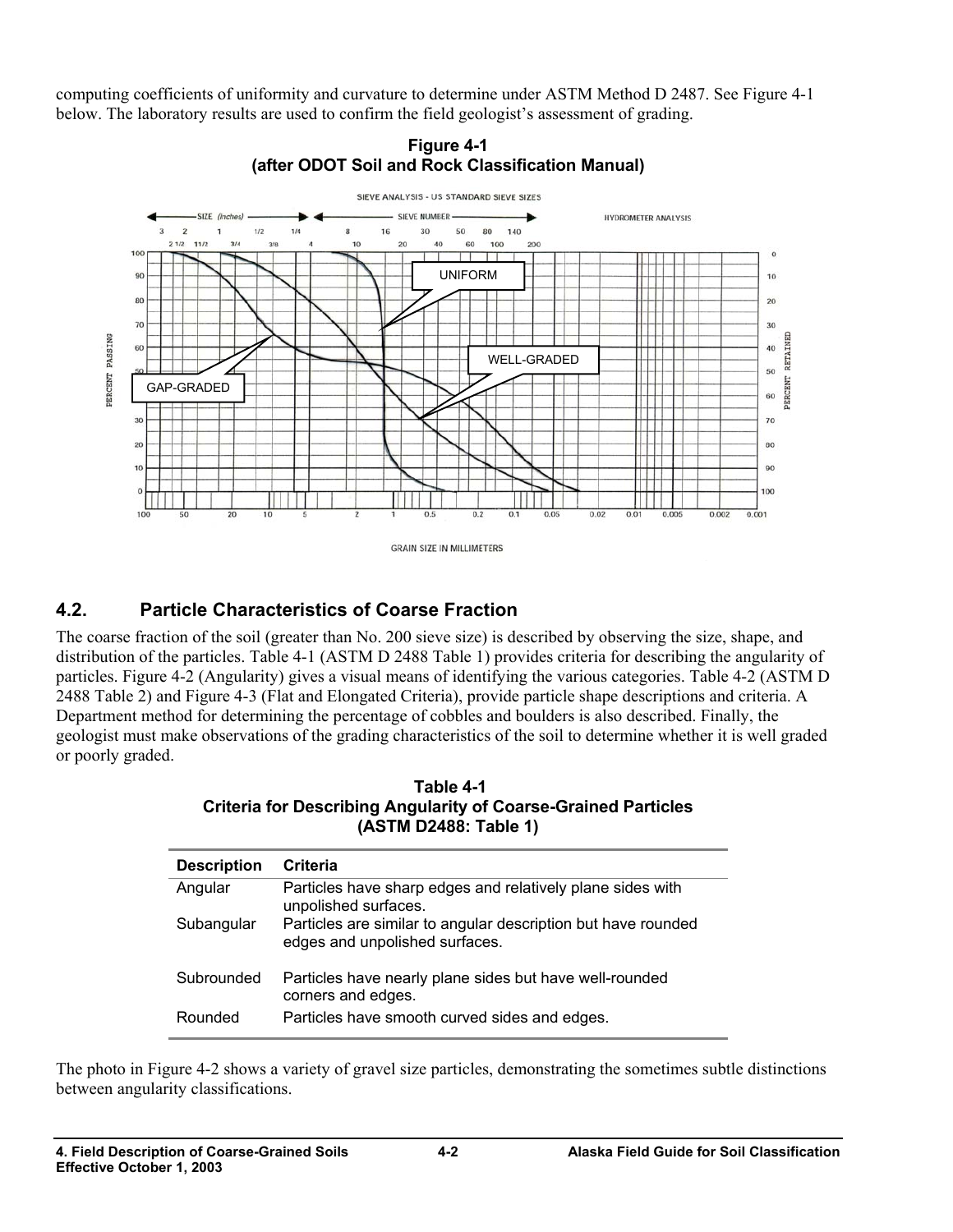#### **Figure 4-2 Angularity (See ASTM D2488: Figure 3)**



#### **Table 4-2 Criteria for Describing Particle Shape (ASTM D2488: Table 2)**

| <b>Description</b>                                                              | <b>Criteria</b>                                                                                                        |  |
|---------------------------------------------------------------------------------|------------------------------------------------------------------------------------------------------------------------|--|
| Describe the particle shape as follows where length, width, and thickness refer |                                                                                                                        |  |
| Flat                                                                            | to the greatest, intermediate, and least dimensions of a particle, respectively.<br>Particles with width/thickness > 3 |  |
| Elongated                                                                       | Particles with length/width $>$ 3                                                                                      |  |
| Flat and Elongated                                                              | Particles meet criteria for both flat and elongated                                                                    |  |
|                                                                                 |                                                                                                                        |  |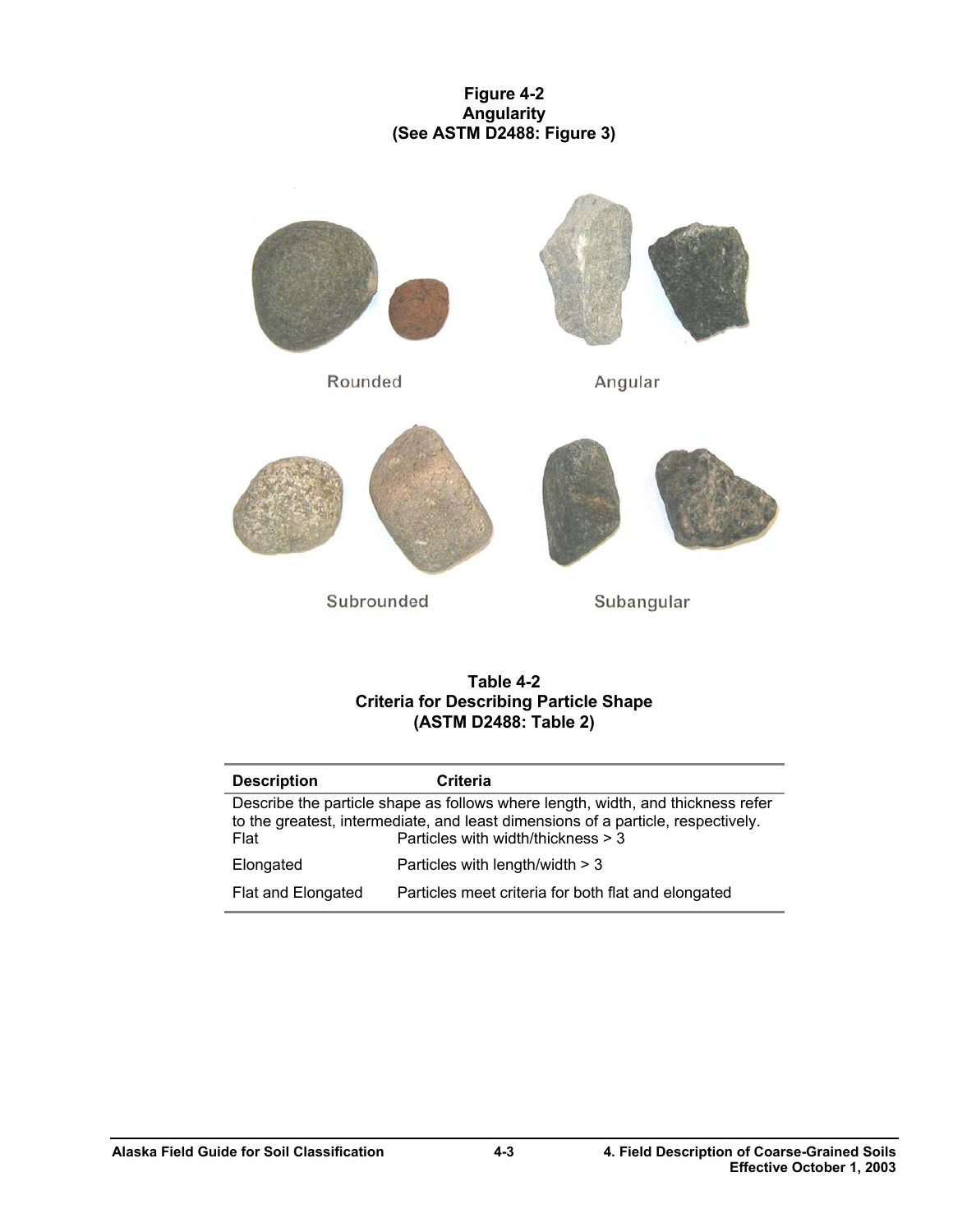#### **Figure 4-3 Flat and Elongated Criteria (ASTM D2488: Figure 4)**

<span id="page-17-0"></span>

FIG. 4 Criteria for Particle Shape

#### **4.3. Cobbles and Boulders**

Cobbles and boulders are often present in soils in glacial terrain, and much of our highway system has been subject to glacial activity in the past. The presence of cobbles and boulders is often a source of claims in earthwork projects, so it is incumbent on geotechnical staff to carefully characterize the cobble and boulder content of soil layers. At a minimum, test hole logs must indicate where cobbles and boulders are suspected. In drilled test holes, it is not possible to accurately determine the percentage of cobbles and boulders, but the logs must indicate where drilling action suggests the presence of large rock. In test pits and other surface excavations, the percentage of cobbles and boulders by volume can be visually estimated and so indicated on the logs. Where warranted (as in materials site investigations, for example), the geologist should conduct a field test to more accurately determine the percentage of cobbles and boulders. The procedure is described below.

#### **4.4. DOT&PF Cobble and Boulder Percentage Determination Procedure**

Determine the percentage of cobbles and boulders in the field by collecting a large volume sample with a backhoe or other equipment and weighing the sample using a large capacity container (a cut-off 55-gallon drum is well suited) fitted with cable or chains for lifting, and a 500-pound capacity spring scale with suitable hooks. The field procedure is as follows:

- Record the tare weight of the container.
- Collect the sample using the backhoe bucket.
- Place the sample in the weighing container, connect the backhoe bucket to the scale, and lift the container with the backhoe bucket. Record the total weight of the sample.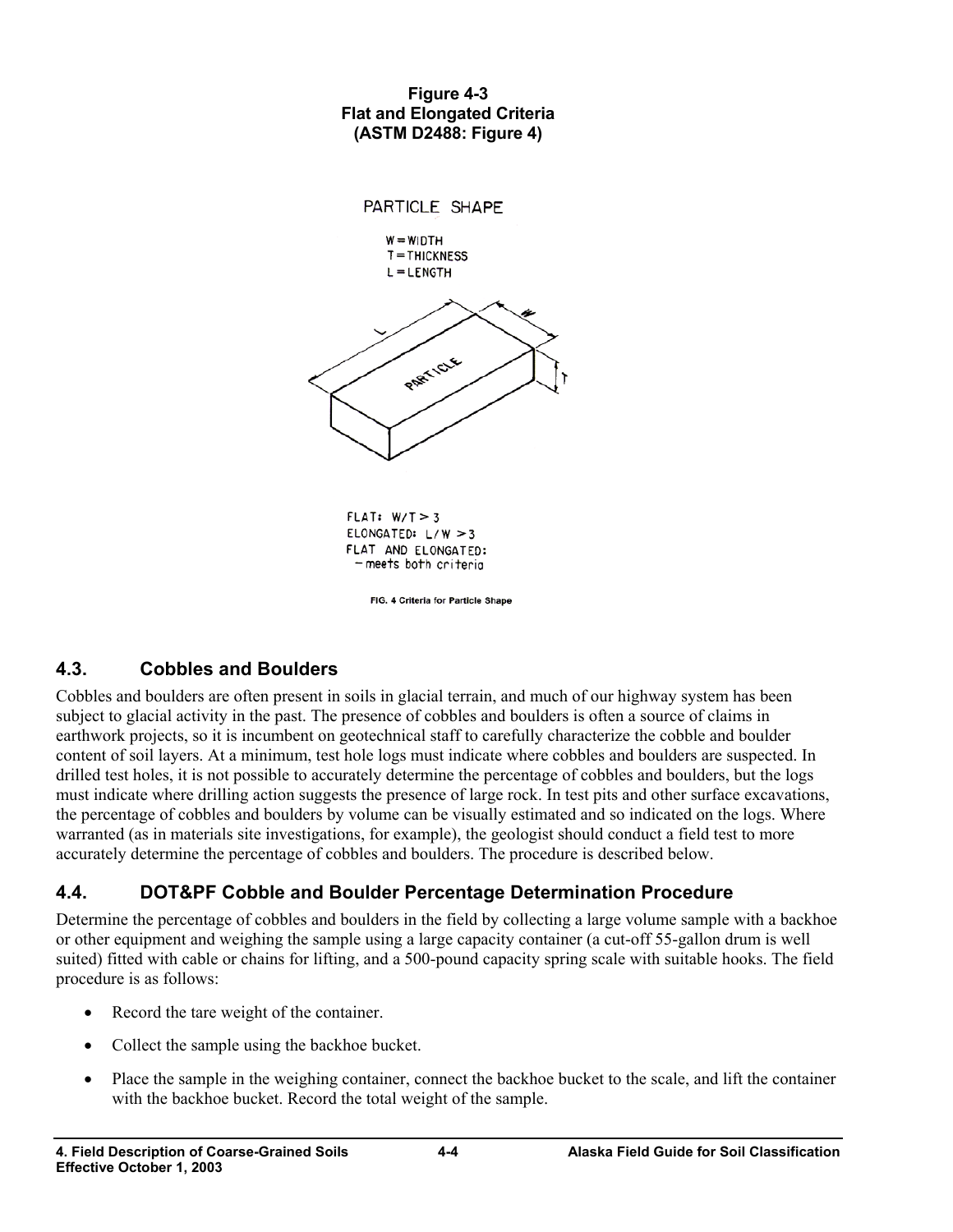- Empty the sample onto a tarp or other suitable surface. Separate the cobbles and boulders from the sample using a 3-inch square opening screen and tape measure.
- Count the number of boulders.
- Weigh the cobbles and boulders.
- Record the size of the largest cobble and boulder.
- Make note of any other pertinent information such as shape and composition of the cobbles and boulders, clay coatings, and other characteristics.
- Compute and record the cobble and boulder proportion as a weight percentage of the total. It might also be useful to submit the coarse particles for durability analyses and a sample representing the minus-3-inch aggregate for gradation analysis.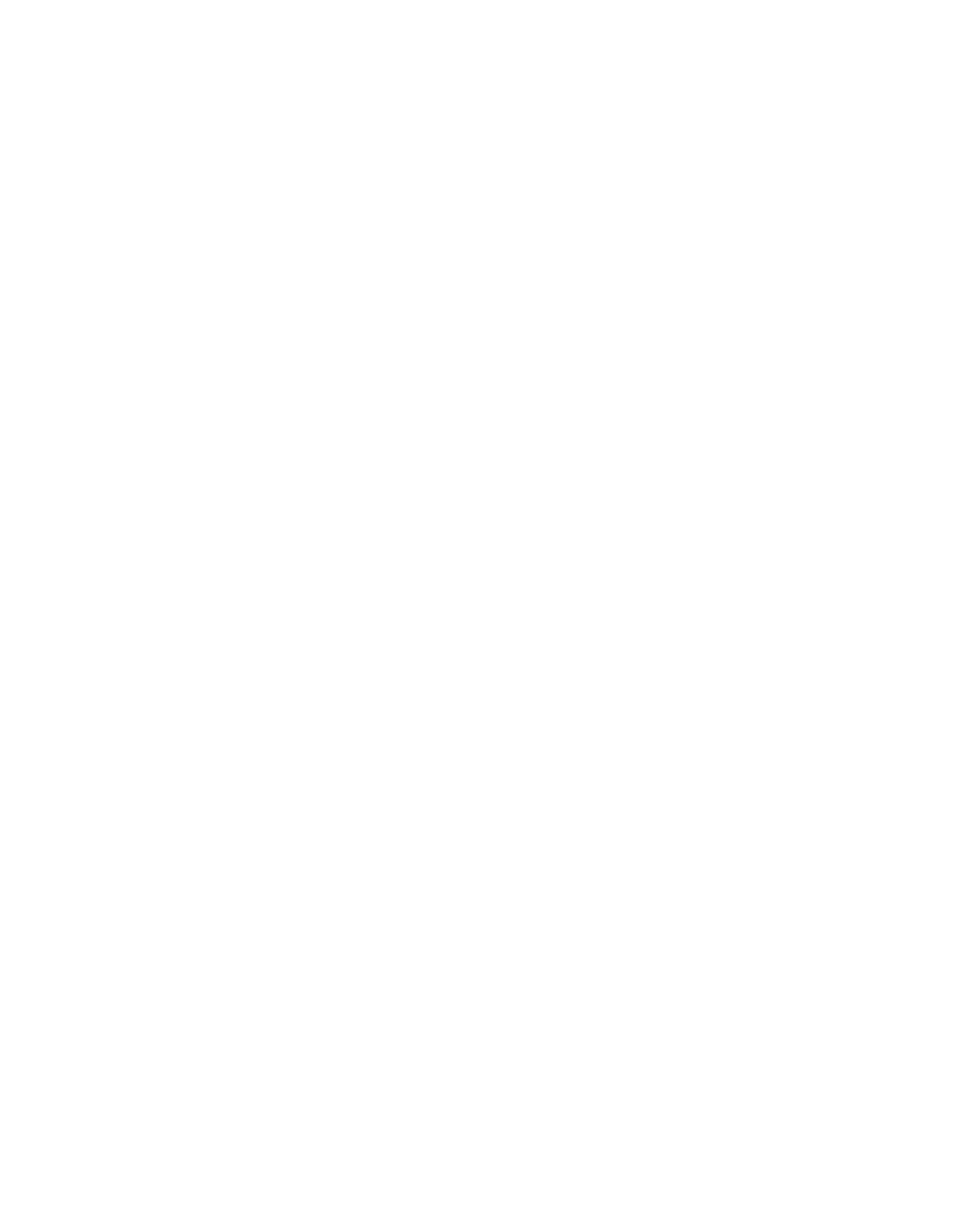# <span id="page-20-0"></span>**5. Supplementary Soil Descriptive Terms**

- 5.1. Color
- 5.2. Odor
- 5.3. Moisture
- 5.4. Reaction to Hydrochloric Acid
- 5.5. Cementation
- 5.6. Soil Structure
- 5.7. Density/Consistency

#### **5.1. Color**

While soil color is not an engineering property, it may be indicative of other useful characteristics and properties. For example, iron staining or mottling may indicate repeated wet and dry cycles and the presence of groundwater. Yellow or red indicate iron oxides and significant weathering processes. Dark colors may indicate the presence of organic material. Color may also be useful in making correlations of strata between test holes. When applying color names, use simple colors and modifiers, such as brown, tan, light orange, and medium gray. Avoid using exotic, unusual, or invented color names or modifiers such as "coral," "turquoise," or "beige-ish." Soil and rock color charts such as the Munsell Color System may be used.

#### **5.2. Odor**

If the presence of organic material or some other condition, such as chemical contaminants, results in a noticeable odor of organic matter, petroleum products, organic solvents, sewage, or other odors, record a description of the perceived odor.

#### **5.3. Moisture**

Describe the moisture content in the field using Table 5-1 below as a guide. Return samples to the soil laboratory for testing to confirm estimates. Moisture contents in soils containing organic material can be deceptive and require special care. If no organic content is noted in the field, but the laboratory moisture content is high, consider testing for organic content. Even a small percentage of organic material can affect the soil properties. Permeable (granular) soils from below the water table are not normally tested for moisture content. Moisture samples may be obtained from low permeability (fine-grained) soil from below the water table from undisturbed samples (thin-wall tube samples).

#### **Table 5-1 Criteria for Describing Moisture Condition (ASTM D 2488: Table 3)**

| <b>Description</b> | Criteria                                                  |
|--------------------|-----------------------------------------------------------|
| Dry                | Absence of moisture, dusty, dry to the touch              |
| Moist              | Damp, but no visible water                                |
| Wet                | Visible free water, usually soil is below the water table |

#### **5.4. Reaction to Hydrochloric Acid (HCl)**

This test is rarely used for soil, but is applicable if calcium carbonate or cemented soil is suspected. (See Table 4, ASTM D 2488.)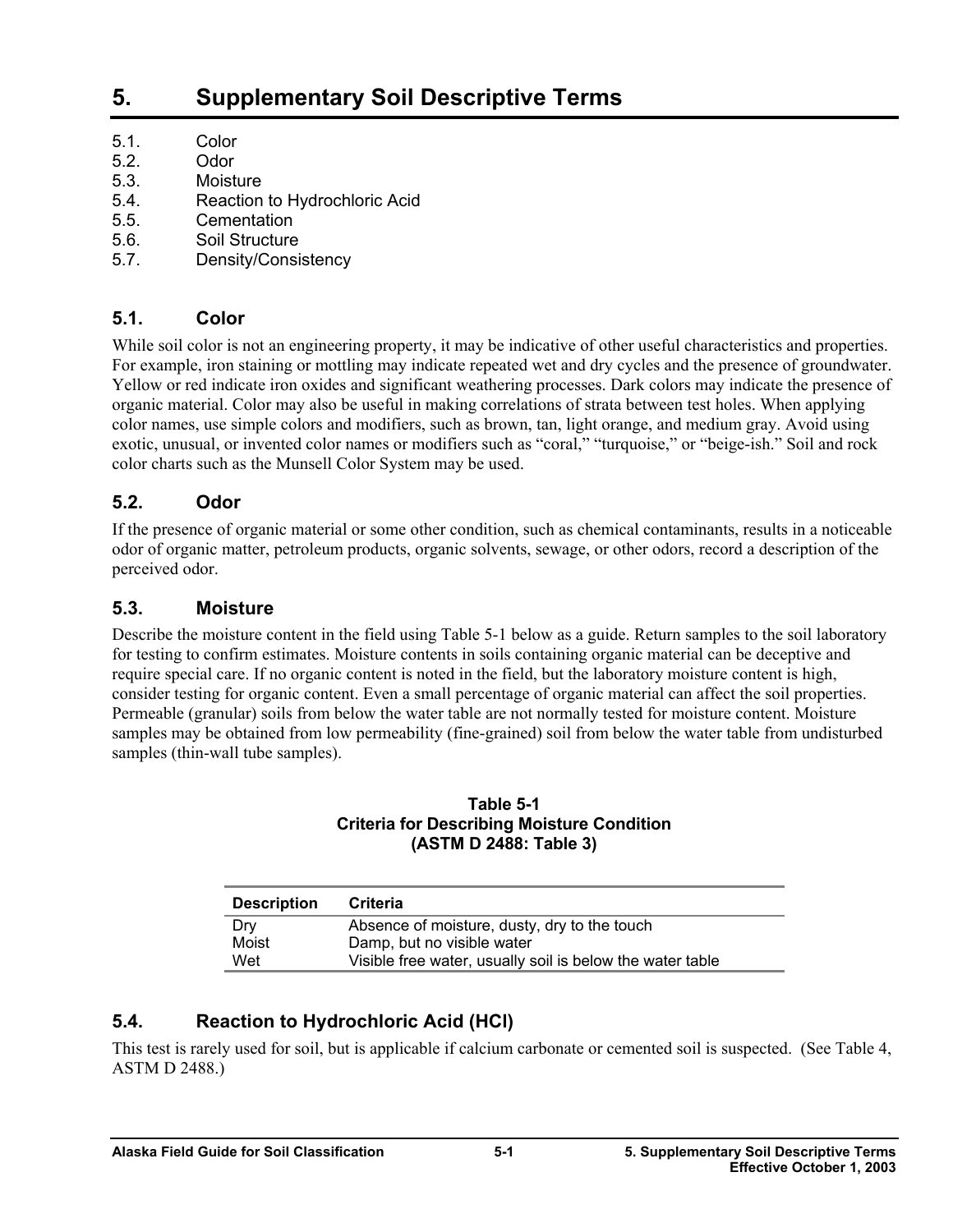#### <span id="page-21-0"></span>**5.5. Cementation**

Cementation is the bonding of grains by secondary minerals or degradation products. Cementation may be suspected if exposures of the soil stand at steeper angles than expected, if the soil is iron-stained, or if the soil appears to hold together more than expected for the soil type. Cementation by calcium carbonate may be detected by the soil's reaction to HCl. (See Table 4, ASTM D 2488). Cementation may play an important role in determining susceptibility to liquefaction under seismic loading.

#### **Table 5-2 Criteria for Describing Cementation at Field Moisture (ASTM D 2488: Table 6)**

| <b>Description</b> | <b>Criteria</b>                                            |
|--------------------|------------------------------------------------------------|
| Weak               | Crumbles or breaks with handling or little finger pressure |
| Moderate           | Crumbles or breaks with considerable finger pressure       |
| Strong             | Will not crumble or break with finger pressure             |

#### **5.6. Soil Structure**

The field geologist should make every effort to fully describe the structure of the soil deposit, including its mode of occurrence (alluvial, glacial deposits, rock weathered in place). Describe the soil's structural features in terms of stratification, relict rock structure, lenses, voids, inclination of the layers, presence of varves, and other features. Structure may indicate differing strength for soil that has the same gradation. For example, waterdeposited alluvial silt may have a significantly weaker structure than wind-deposited silt (loess) with a similar gradation. The design of a back slope for a cut in these two materials may be significantly different. Similarly, layering of sand deposits at a bridge site may have a significant impact on the liquefaction characteristics and the design of the bridge foundation.

#### **Table 5-3 Criteria for Describing Soil Structure (ASTM D 2488: Table 7)**

| <b>Description</b>                                            | Criteria                                                                                                                                                                                                                                                                                                                                                                                                                              |
|---------------------------------------------------------------|---------------------------------------------------------------------------------------------------------------------------------------------------------------------------------------------------------------------------------------------------------------------------------------------------------------------------------------------------------------------------------------------------------------------------------------|
| Varved                                                        | Thin repeating layers or laminae grading upward from coarse to fine within each<br>layer. Normally includes a coarser summer layer and a finer winter layer deposited<br>from still water.                                                                                                                                                                                                                                            |
| Stratified<br>Laminated<br>Fissured<br>Slickensided<br>Blocky | Alternating layers of varying material or color with layers at least $\frac{1}{4}$ thick<br>Alternating layers of varying material or color with the layers less than 1/4" thick<br>Breaks along definite planes of fracture with little resistance to fracturing<br>Fracture planes appear polished or glossy, sometimes striated<br>Cohesive soil that can be broken down into small angular lumps that resist further<br>breakdown |
| Lensed                                                        | Inclusion of small pockets of different soils, such as small lenses of sand scattered<br>through a mass of clay                                                                                                                                                                                                                                                                                                                       |
| Homogeneous                                                   | Same color and appearance throughout                                                                                                                                                                                                                                                                                                                                                                                                  |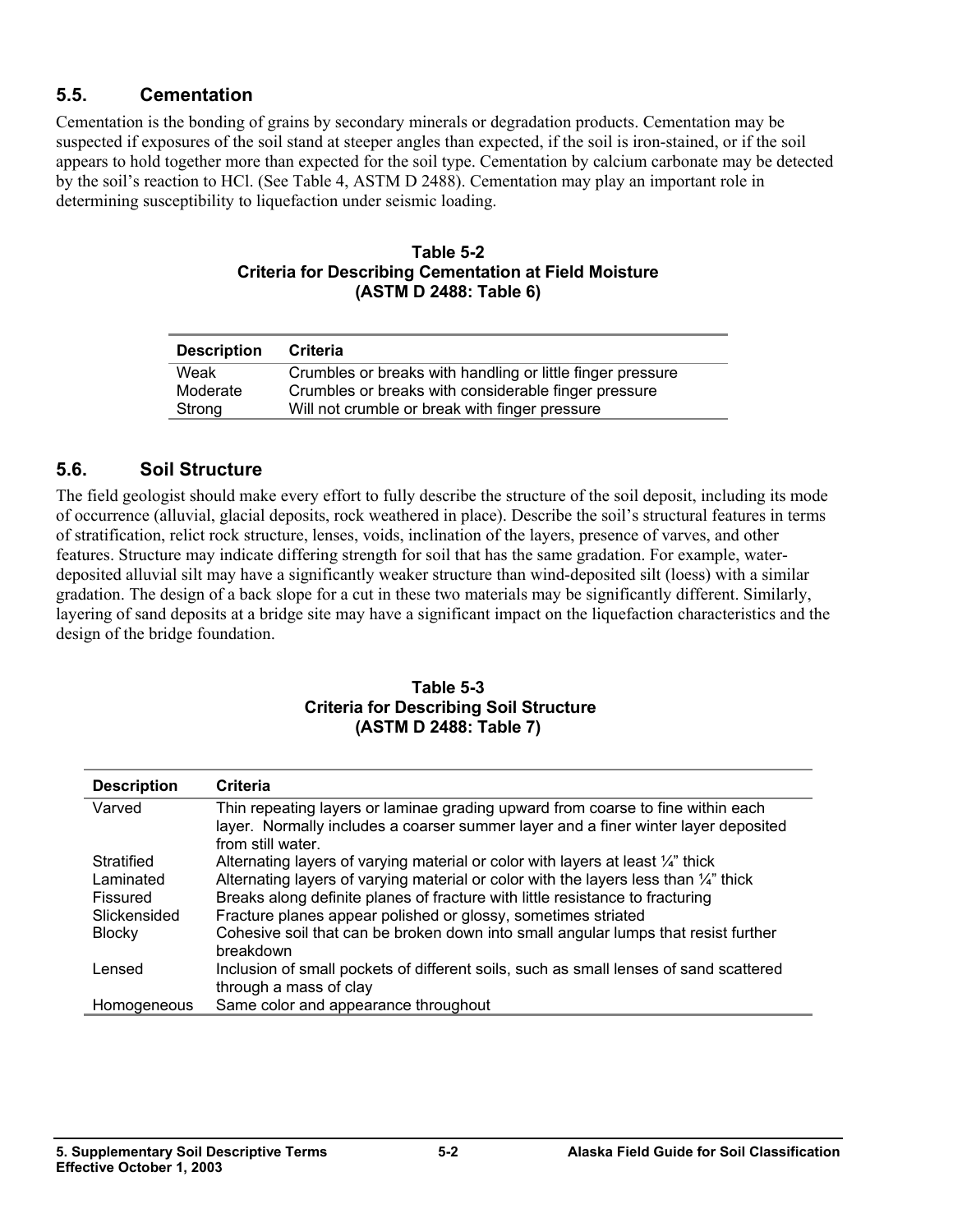#### <span id="page-22-0"></span>**5.7. Density/Consistency**

Density and consistency descriptors are primarily based on sampler blow counts from the Standard Penetration Test (AASHTO T-206, ASTM D1586). Consistency of fine-grained soils may also be based on visual manual tests described in ASTM D2488. Record blow counts, and hammer and sampler details on the test hole logs along with notations about unusual conditions or events during sampling. Record blow counts for frozen and unfrozen soil. Do not use blow counts in frozen soil to determine density descriptors. Similarly, do not use blow counts to determine density descriptors where the sampling interval crosses a soil horizon.

Add additional detail by using the Pocket Penetrometer or the Torvane to arrive at rough strengths.

#### **Table 5-4 Density Based on Blow Count for Non-Cohesive Soils (Adapted from several sources)**

| Number of blows per foot | <b>Density</b> |
|--------------------------|----------------|
| $0 - 4$                  | Very loose     |
| $5 - 10$                 | Loose          |
| $11 - 30$                | Medium dense   |
| $31 - 50$                | Dense          |
| >50                      | Very dense     |

#### **Table 5-5 Consistency Based on Blow Count for Cohesive Soils (Adapted from several sources)**

| Number of blows per foot | <b>Consistency</b> |  |  |  |
|--------------------------|--------------------|--|--|--|
| <2                       | Very soft          |  |  |  |
| $2 - 4$                  | Soft               |  |  |  |
| $5-8$                    | Firm               |  |  |  |
| $9 - 15$                 | Stiff              |  |  |  |
| 16-30                    | Very stiff         |  |  |  |
| >30                      | Hard               |  |  |  |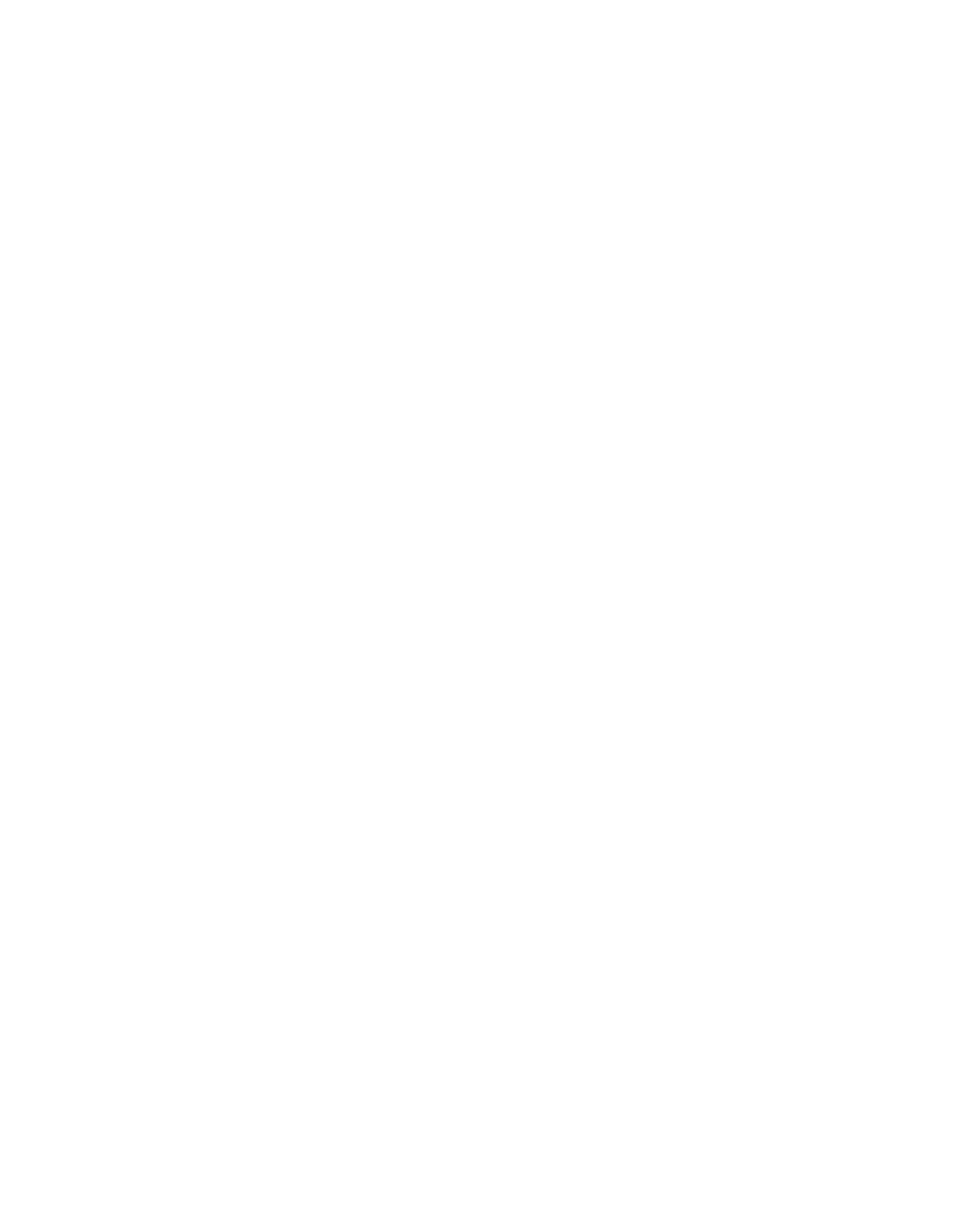# <span id="page-24-0"></span>**6. Special Soil Conditions**

6.1. Organic Soil

6.2. Frozen Soil

#### **6.1. Organic Soil**

Peat soils are relatively easy to identify. However, soils that are predominately mineral matter but contain organic matter are more difficult to recognize. Where field relationships indicate the possibility of organics in the soil, the geologist should pay close attention to color and odor of the soil. Test dark-colored soils and soil with fine woody particles for organic content (ASTM D 2974) and for moisture content. Some gravel deposits contain small amounts of organic material  $(\leq 2.3\%)$ , which render the gravel difficult or impossible to handle in the presence of water. For suspect fine-grained soils, specify both wet and dry preparation methods for testing for Atterberg Limits and maximum density/optimum moisture. Soils containing organic material may be classified as shown below.

| <b>Material</b>                        | <b>Percent</b><br>Organics<br>(by weight) | <b>Moisture</b><br><b>Content</b> | <b>Specific</b><br>Gravity | Fiber<br><b>Content</b><br>(by volume)<br>$>50\%$ |  |
|----------------------------------------|-------------------------------------------|-----------------------------------|----------------------------|---------------------------------------------------|--|
| Peat (Pt)                              | >80%                                      | $>500\%$                          | 1.7                        |                                                   |  |
| Peaty Organic Soil (PtO)               | 60-80%                                    | $150 - 800\%$                     | $1.6 - 1.9$                | < 50%                                             |  |
| Organic Soil (O)                       | 5-60%                                     | $100 - 500\%$                     | >1.7                       | Insignificant                                     |  |
| Organic Silt (MO) Organic Clay<br>(CO) | $1 - 5%$                                  | $~100\%$                          | >2.4                       | None                                              |  |

#### **Table 6-1 Classification of Organic Soils (After FHWA Geotechnical Engineering Circular No. 5, April 2002)**

Strength and consolidation testing may be critical for the design of roadways and embankments in peat and organic soil. Where organic soils are expected, the geotechnical engineer will provide an exploration plan for sampling and testing the organic materials. The sampling and testing may include in situ field testing with vane shear apparatus (ASTM D 2573), sampling with thin-walled tube sampler for consolidation and strength, and other testing in the laboratory. Geologists should be prepared to run field strength tests and take undisturbed samples when unexpectedly encountering thick (greater than 4') organic soil deposits. When organic soils are encountered, increase the frequency of test holes and sampling after consultation with the geotechnical engineer to provide ample data for analysis and design.

#### **6.2. Frozen Soil**

The principal reference for describing frozen soil is the ASTM D 4083-89 "Standard Practice for Description of Frozen Soils (Visual Manual Procedure)." This procedure, when used in conjunction with the Department's Figure 6-1: "Description and Classification of Frozen Soils," provides the geologist guidance in how to identify and describe frozen soils when encountered in the field. The chart is a modified and combined version of three charts that appear in the ASTM procedure. Use of the combined chart or the ASTM procedure is approved for use on Department projects.